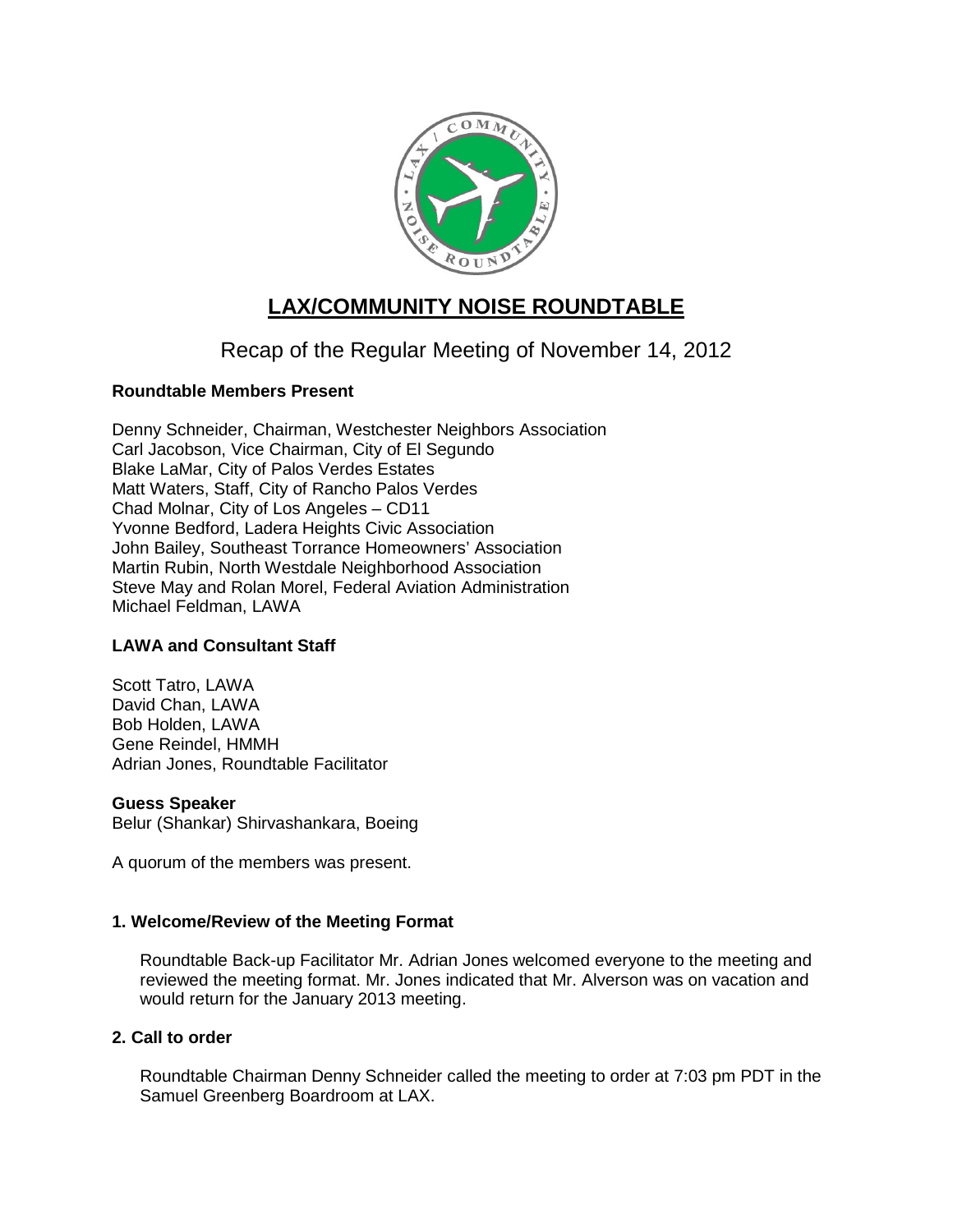## **3. Comments from the Public**

There were no people wishing make public comment, so Chairman Schneider closed the public comment period.

#### **4. Work Program Item C2 – Presentation on "Flight Demonstrators for Quieter Boeing Airplanes"**

Mr. Belur (Shankar) Shirvashankara of Boeing presented information about Boeing's Quiet Technology Demonstrator programs (Numbers 1 and 2) and the 2012 and 2013 ecoDemonstrator programs. Mr. Shirvashankara also described some of the technological features of Boeing's new 787 Dreamliner aircraft which improve fuel efficiency, reduce noise, and enhance passenger comfort. Shankar also pointed out some of the noise reducing features that have been incorporated into Boeing's next generation 737 aircraft (737Max) and the new 747-8 aircraft. The bullets below provide a general summary of Shankar's presentation:

- Boeing initiated the Quiet Technology Demonstrator 1 (QTD1) program in 2001. The Quiet Technology Demonstrator 2 (QTD2) program commenced in 2005. Unlike earlier Boeing quiet technology initiatives that consisted primarily of wind tunnel tests and static engine tests, the QTD1 and QTD2 programs involved flight testing. Flight tests were performed at an airfield in Montana owned by the Boeing Company. The platform for the QTD1 program was the Boeing 777 aircraft. The platforms for QTD2 program included the 747-8 aircraft and an early prototype of the 787 aircraft.
- The QTD1 and QTD2 programs evaluated a number of quiet engine and quiet airframe technologies, some of which have been incorporated into the design of the 787 Dreamliner and the 747-8 aircraft. Quiet aircraft technologies evaluated during the QTD1 and QTD2 programs include core chevrons, fan chevrons, quieter landing gear, one-piece acoustic inlet barrels, and jointless liner + lip liner.
- The 787 Dreamliner was designed to be fuel efficient, quiet, and comfortable for passengers. Boeing conducted numerous surveys with passengers and developed the cabin with passenger comfort in mind.
- Unique design features of the 787 Dreamliner include larger windows and additional humidity and pressure inside the cabin. The interior of the 787 is also more spacious than comparable aircraft, the ceiling in the galley is 9 feet high, and luggage bins are larger and easier to access than on other aircraft. The use of composites throughout the aircraft and innovative air flow and humidity systems within the aircraft allow the aircraft to be pressurized to 6,000 feet (the average aircraft cabin is pressurized to 8,000 feet).
- Quiet engine technologies that were incorporated in the design of the 787 Dreamliner include fan chevrons, one-piece acoustic inlet barrels, and jointless liner + lip liner. The engines on the 787 Dreamliner (Rolls Royce or GE NX) have a higher by-pass ratio (11) than other aircraft in the U.S. fleet which translates into a quieter and more fuel efficient engine.
- Mr. Shirvashankara presented a chart that showed the departure/takeoff noise footprint for the 787 Dreamliner compared to other aircraft including the 767-300ER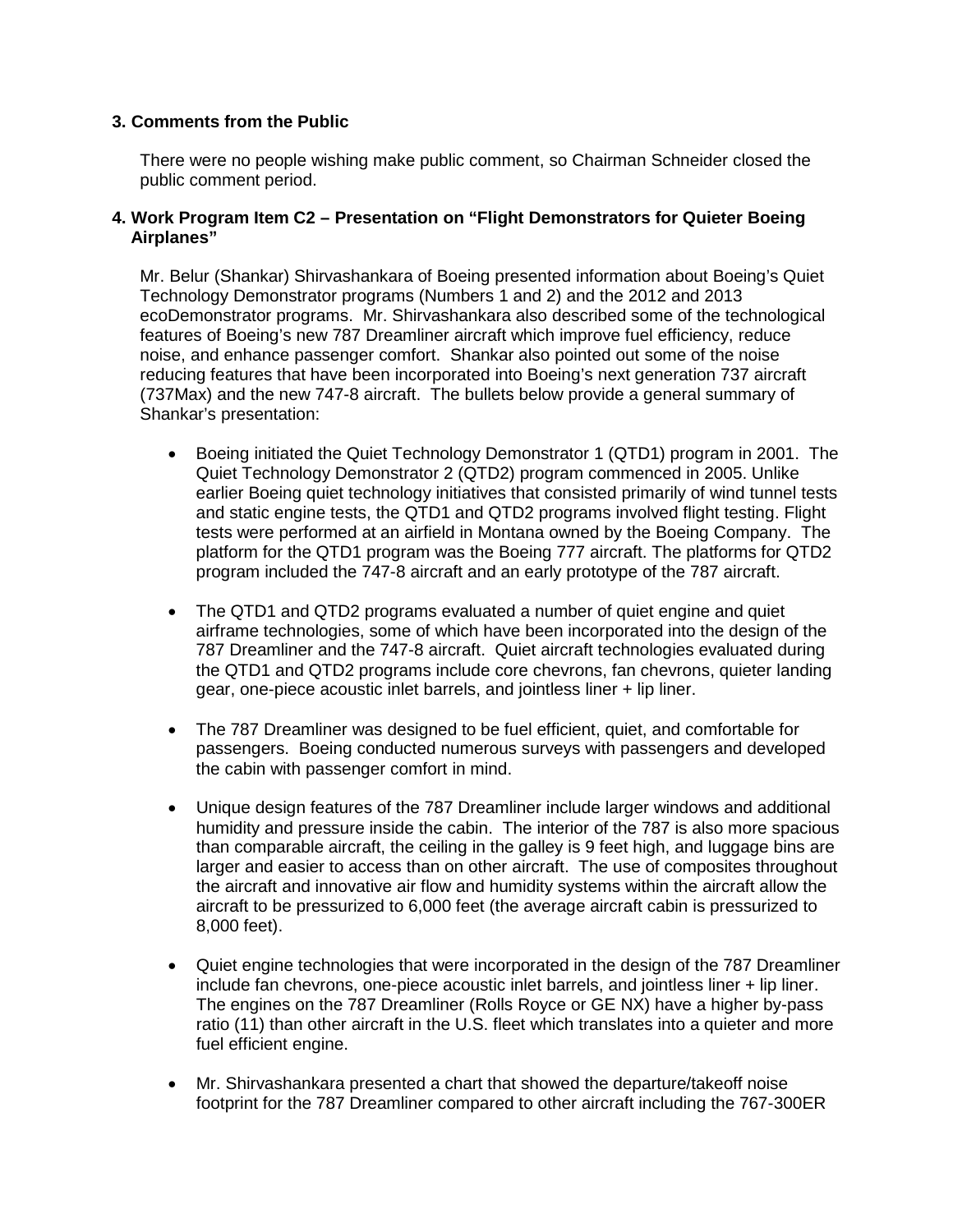and A330-200. The 85 dBA contour for the 787 Dreamliner is substantially smaller than the 85 dBA contours associated with other aircraft. Mr. Shirvashankara stated that the 787 Dreamliner is 20 dB quieter than ICAO's Chapter 4 certification standard.

- Mr. Shirvashankara presented several slides regarding the new 747-8 aircraft which also incorporates quiet aircraft technologies evaluated during the QTD1 and QTD2 programs. The 747-8 is slightly larger than the 747-400 but has newer engines and a different wing design. The takeoff noise footprint for the 747-8 aircraft is about 30% smaller than the takeoff noise footprint for the 747-400.
- Boeing Company launched its ecoDemonstrator program in 2012. The ecoDemonstrator program is the third quiet technology demonstrator program (QTD3), however, the ecoDemonstrator program also emphasizes technologies that improve fuel efficiency and reduce emissions. The overarching purpose of the ecoDemonstrator program is to accelerate implementation of technologies that reduce aircraft noise, improve fuel efficiency, and reduce greenhouse gas emissions and air pollution. The ecoDemonstrator program also highlights the use of advanced materials (including composites) in aircraft design and is evaluating the feasibility of using biofuels and blended fuels.
- Boeing has partnered with industry, suppliers, and the government to ensure the success of the ecoDemonstrator program. Boeing has worked very closely with the FAA's Continuous Lower Energy, Emissions and Noise (CLEEN) team on several technology demonstrator projects.
- Technologies being evaluated as part of the ecoDemonstrator program include variable area fan nozzles, adaptive trailing edge designs, and regenerative fuel cells. Boeing has also studied noise level reductions associated with modifying the glide slope from 3 degree to 3.5 degree.

Member Michael Feldman asked Mr. Shirvashankara to estimate the average time to market for the various quiet aircraft technologies evaluated in the QTD1, QTD2, and ecoDemonstrator programs. Mr. Shirvashankara stated that most of the technologies described in his presentation took about 5 years to go from design into production. Mr. Shirvashankara noted that the purpose of flight-testing these technologies (i.e., testing these technologies on actual flights rather than running static engine tests on the ground) is to accelerate the adoption of these technologies and to shorten the time to market.

Inglewood Councilman Mike Stevens asked Mr. Shirvashankara to tell him the altitude at which the 787 Dreamliner is the most efficient in terms of noise (i.e., the quietest). Referring to the presentation slide depicting the noise footprint for the 787 Dreamliner, Councilman Stevens also asked if specific arrival and departure procedures at LAX would affect noise levels generated by the 787 Dreamliner. Mr. Shirvashankara explained that the engines on the 787 Dreamliner are most efficient during cruise altitudes, however noise levels generated by the 787 Dreamliner during approach and takeoff are lower than noise levels generated by other aircraft in the U.S. fleet. Mr. Shirvashankara then explained the process used by ICAO to certify aircraft engine noise levels and described the locations where noise level measurements are taken during the aircraft engine certification process. Mr. Shirvashankara added that noise levels generated by 787 Dreamliner operations will vary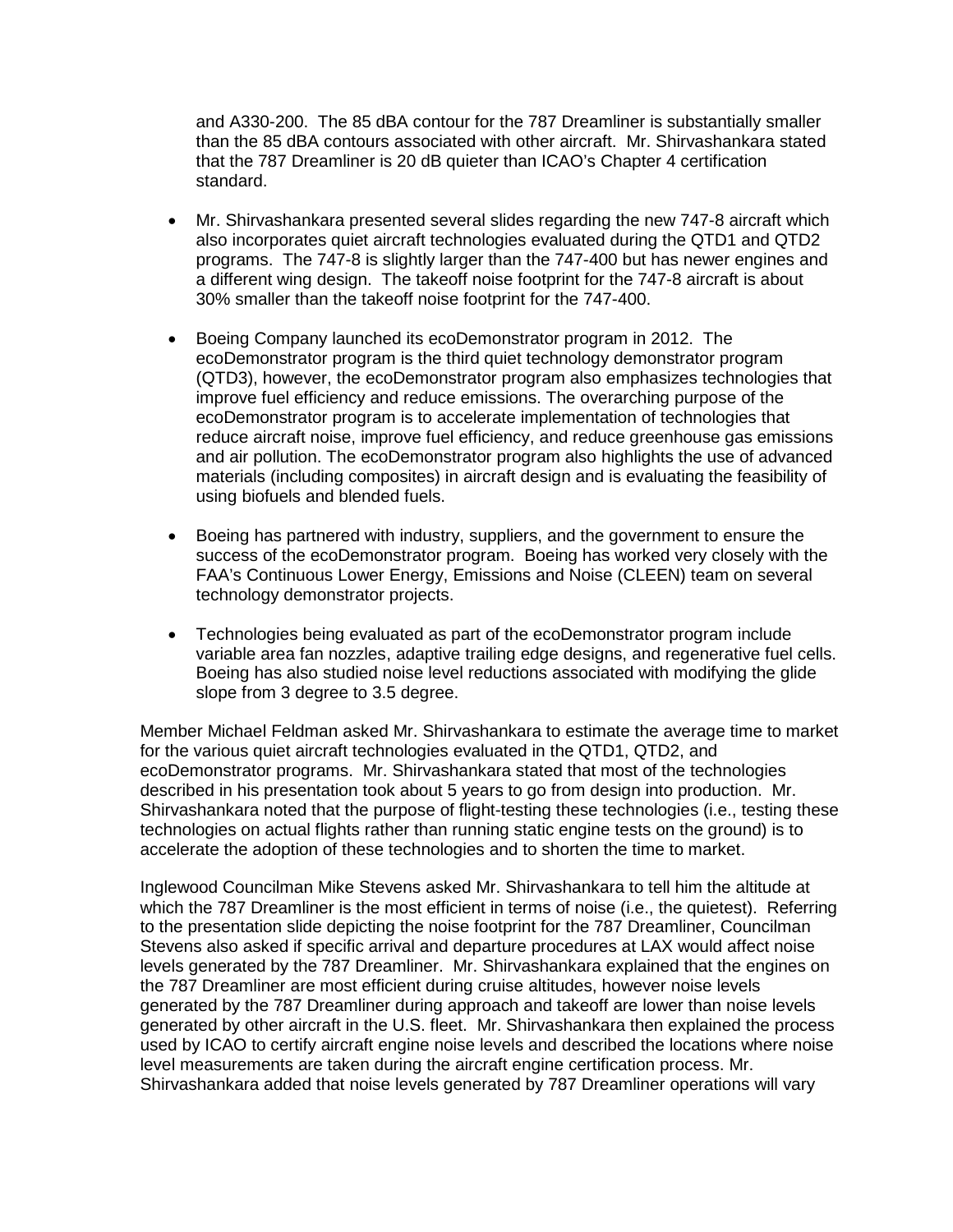somewhat airport to airport based on local conditions and specific arrival and departure procedures.

Chairman Schneider said he is interested in the 3.5 degree glideslope and was wondering if other aircraft can fly this modified glideslope. Mr. Shirvashankara replied that all aircraft can fly the 3.5 glideslope but it is up to the FAA to determine and set the standard glideslope for each airport.

Member Martin Rubin asked how Boeing accounts for variable conditions while conducting noise tests. Mr. Shirvashankara said that Boeing followed specific guidelines as contained in the ICAO and FAA noise certification documents.

## **5. Work Program Item A2 – Update on the LAX FAR Part 161 Study**

Mr. Gene Reindel of Harris Miller Miller & Hanson (HMMH) briefed Roundtable members regarding the status of the LAX FAR Part 161 Study. HMMH and LAWA have finalized the public draft of the FAR Part 161 application and conducted the final public workshop for the Part 161 study on November 13, 2012. Mr. Reindel stated that the 45-day public review period for the study began on November 1, 2012 and will close on December 17, 2012. The bullets below provide a summary of Mr. Reindel's presentation.

- Title 14, Part 161 of the Code of Federal Regulations specifies the procedures that airport operators must follow in order to implement a noise or access restriction affecting most types of civilian jet aircraft. Airport operators wishing to implement a noise or access restriction must conduct a variety of technical analyses including a benefit/cost analysis and must prepare a FAR Part 161 application for submittal to the FAA. The FAA must approve the airport operator's FAR Part 161 study/application and associated technical studies and must approve the proposed restriction before it can be implemented by the airport operator.
- To be approved by the FAA, the proposed noise or access restriction must meet six statutory conditions:
	- o Is reasonable, nonarbitrary and nondiscriminatory
	- o Will not create an unreasonable burden on interstate or foreign commerce
	- o Will maintain safe and efficient use of navigable airspace
	- o Will not conflict with any existing federal statute or regulation
	- o Does not create an unreasonable burden on the national aviation system
	- o Was the subject of adequate public notice and opportunity for public comment
- LAWA conducted the LAX Part 161 study to reduce the occurrence and frequency of awakenings for residents in the environs of LAX between midnight and 6:30 a.m. when the airport is in Over-Ocean Operations or Westerly Operations. LAWA has committed to pursue implementation of this noise restriction in several agreements and public initiatives including LAX/Community Noise Roundtable Work Program Item A2, Master Plan Mitigation Measure MM-N-5, the Stipulated Settlement Agreement, and the Community Benefits Agreement.
- Mr. Reindel described the FAR Part 161 study process which includes six primary steps. The first step is defining the noise problem. Mr. Reindel defined Over-Ocean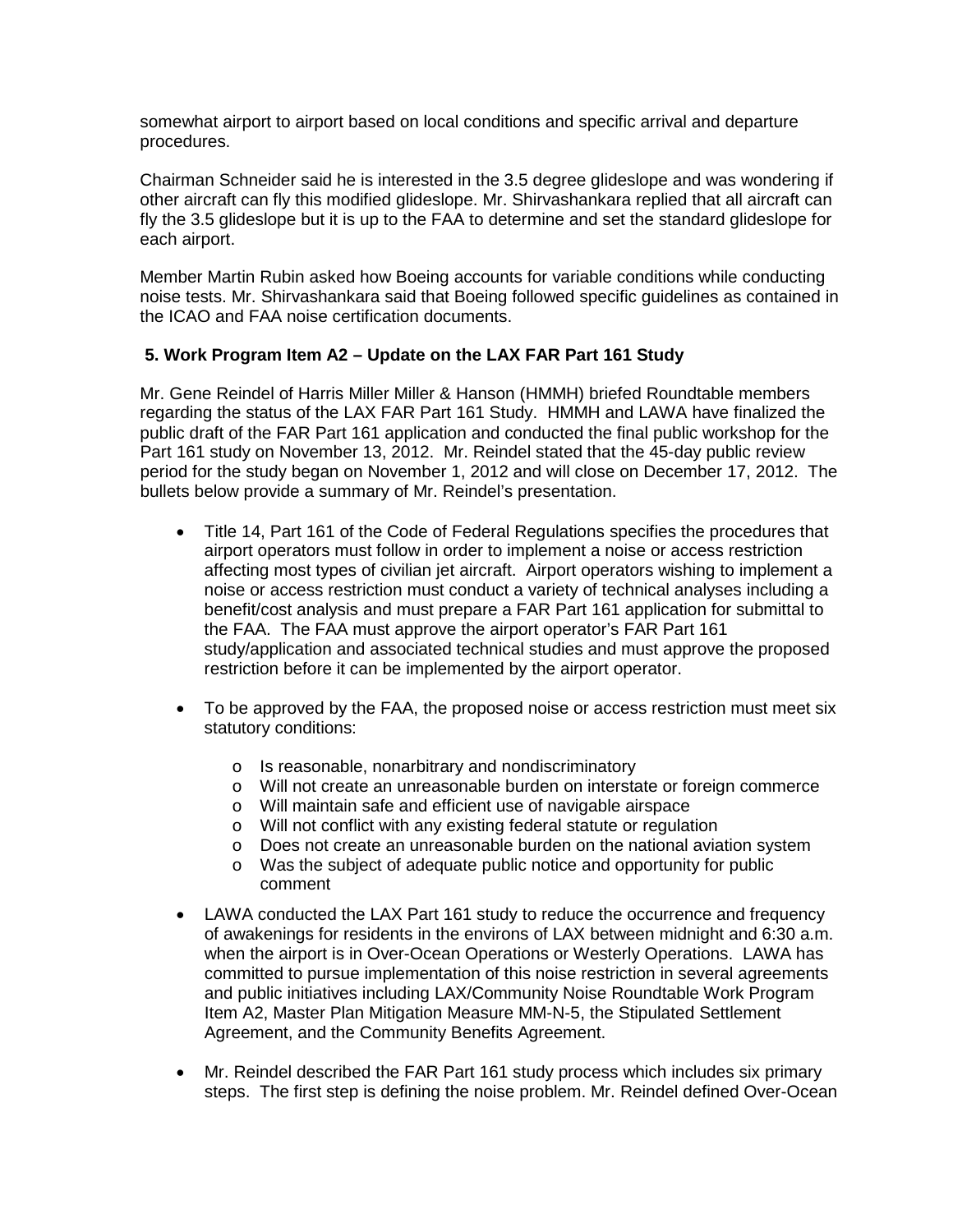Operations, Westerly Operations, and Easterly Operations and explained that the the noise problem being addressed by the LAX Part 161 study is non-conforming east departures between midnight and 6:30 a.m. when the airport is in Over-Ocean Operations or Westerly Operations. Mr. Reindel stated that on average there are 65 "non-conforming" aircraft departures per year and these departures translate to thousands of nighttime awakenings for residents in the vicinity of LAX.

- Once the noise problem is defined the proposed restriction must be identified. Mr. Reindel stated that proposed restrictions must specify exemptions for certain operations including life flights and military flights. Mr. Reindel added that in the past decade there have been no east departures by "exempt" operations between midnight and 6:30 a.m. when the airport has been in Over-Ocean Operations or Westerly Operations.
- The third step in the FAR Part 161 process is to prepare aircraft operations forecasts for two time periods and for two scenarios – with and without the proposed restriction. The forecasts for LAX were prepared for 2013 and 2018, were determined to be consistent with the FAA's Terminal Area Forecast (TAF) and have been approved by the FAA. Mr. Reindel stated that projected activity levels at LAX will be the same with or without the proposed restriction on east departures since the proposed restriction only effects a small number of flights per year and operators of "non-conforming" flights have several options to comply with the proposed restriction beyond canceling the flights.
- The fourth step in the FAR Part 161 process is determining the benefits and costs of the proposed restriction. Mr. Reindel noted that LAWA has taken a very conservative approach to calculating the costs associated with the proposed restriction and that the cost estimates represent the upper bound of potential costs to the operators of non-conforming flights. Mr. Reindel stated that the benefits associated with the proposed access restriction include reduced fuel burn, reduced air pollution and greenhouse gas emissions, and fewer nighttime awakenings. The proposed restriction also addresses an environmental justice issue since approximately 60% of the residents that experience nighttime awakenings associated with non-conforming easterly departures are minorities and/or low income.
- The fifth step in the FAR Part 161 process is to compare the proposed restriction to non-restrictive alternatives. Mr. Reindel noted that the LAWA noise office currently monitors, identifies, and contacts operators of each non-conforming departure operation and requests a response. Mr. Reindel added that LAWA has concluded that non-restrictive mechanisms to control easterly departures are insufficient and that a formal runway use restriction is the only feasible course of action to address the nighttime awakenings noise problem at LAX.
- FAR Part 161 studies require substantial public outreach and involvement programs. LAWA and the HMMH study team have: (1) given numerous briefings to interested parties including the LAX/Community Noise Roundtable and the Los Angeles Area Advisory Committee; (2) conducted multiple public workshops in November 2006 and November 2012; (3) developed handouts and FAQs; (4) developed a project website: [www.laxpart161.com;](http://www.laxpart161.com/) (5) established a toll-free hotline: (866) 441-4664; (6) established a public docket; and (7) have provided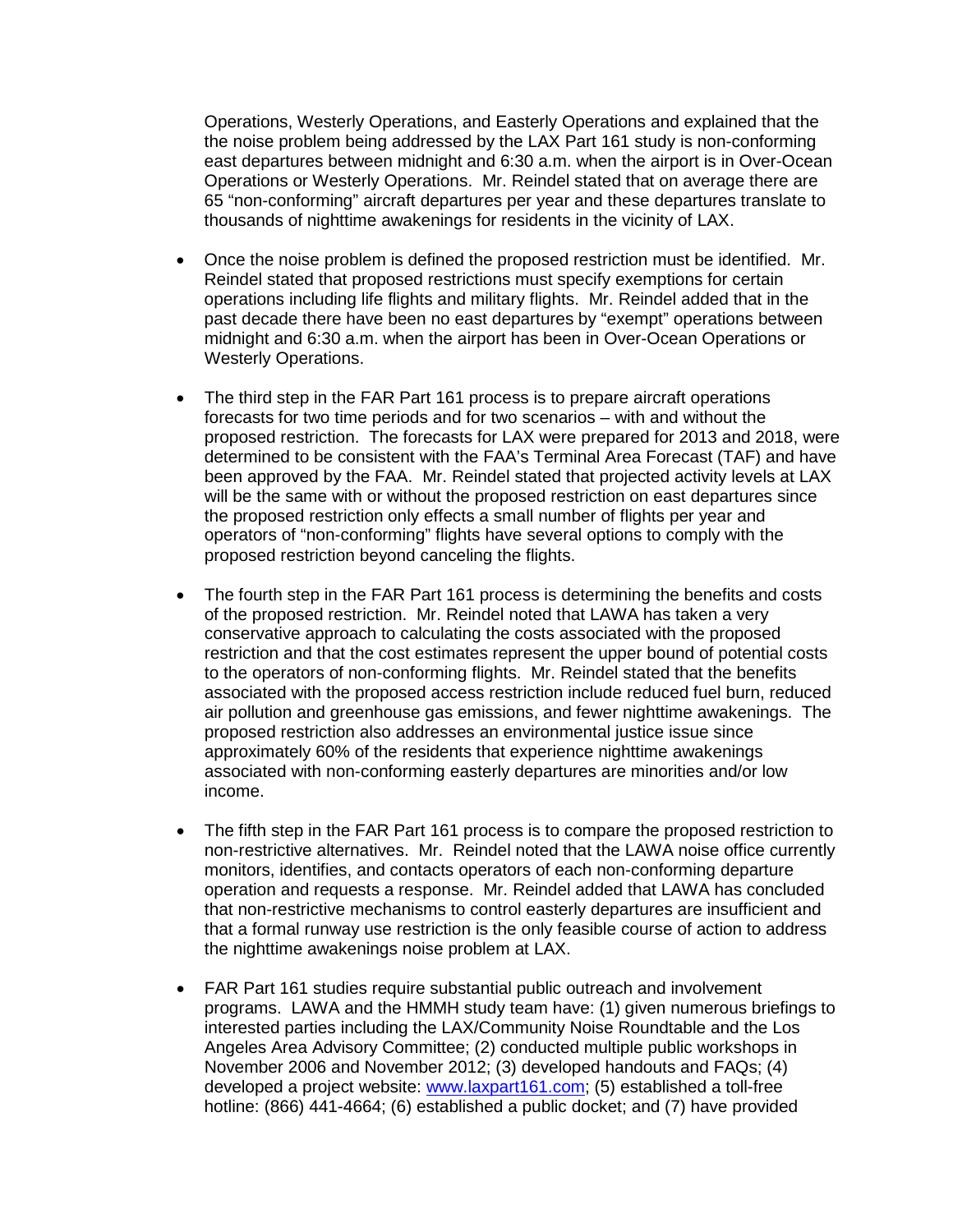Spanish translators at all public forums and developed Spanish language translations of all print materials and the website.

• Mr. Reindel concluded his presentation by summarizing next steps which include finalizing study documentation following the close of the public comment period on December 17, 2012 and submittal of the final FAR Part 161 application to FAA Headquarters in January 2013.

Roundtable member Blake LaMar congratulated Mr. Reindel and LAWA staff present at the meeting for a job well done. Member LaMar stated the LAX Part 161 documentation is comprehensive and well thought out. Chairman Schneider agreed with member LaMar's comments regarding the LAX Part 161 documentation and requested that a Roundtable member make a motion to submit a letter to LAWA supporting the analysis and findings contained in the LAX Part 161 study. Member Blake LaMar made a motion to submit a letter to LAWA to express support for LAWA's efforts on the LAX FAR Part 161 Study. The motion was seconded by Member Martin Rubin and carried unanimously. LAWA staff member Scott Tatro stated that LAWA also welcomes comment letters from local agencies and neighborhood groups provided they are submitted before the close of the public comment period (December 17, 2012).

Roundtable member John Bailey asked what would happen if the FAA did not approve the LAX Part 161 application. He further asked if the airlines would voluntarily restrict easterly departures during Over-Ocean Operations and Westerly Operations. Chairman Schneider stated that the airlines that perform non-conforming departures will not voluntarily restrict easterly departures. Scott added that if the FAA does not approve the LAX Part 161 study, LAWA will likely continue with its non-restrictive initiatives to discourage non-conforming east departures.

Member Yvonne Bedford asked if the Roundtable should submit a letter to the FAA to encourage them to approve the LAX Part 161 application. Scott said that once LAWA has formally submitted the LAX Part 161 study to the FAA, the FAA is required to conduct a separate public involvement process. Scott advised the Roundtable to hold off on sending a comment letter directly to the FAA regarding the LAX Part 161 study until the FAA initiates their public comment period next year.

Information on the LAX FAR Part 161 project is available at [http://www.laxpart161.com](http://www.laxpart161.com/)

## **6. Statistical Update on Aircraft Operations**

LAWA staff member David Chan presented updated statistics for Roundtable Work Items A9 and A10. Mr. Chan's presentation is summarized below.

## **Work Program Item A9: Departures on Runway 25L**

**Description:** Aircraft departing from Runway 25L create noise disturbances to the communities south of LAX, especially during nighttime hours.

David explained that Runway 25L is an "outboard" runway and is typically used by arriving aircraft while Runway 25R is an "inboard" runway and is typically used for departure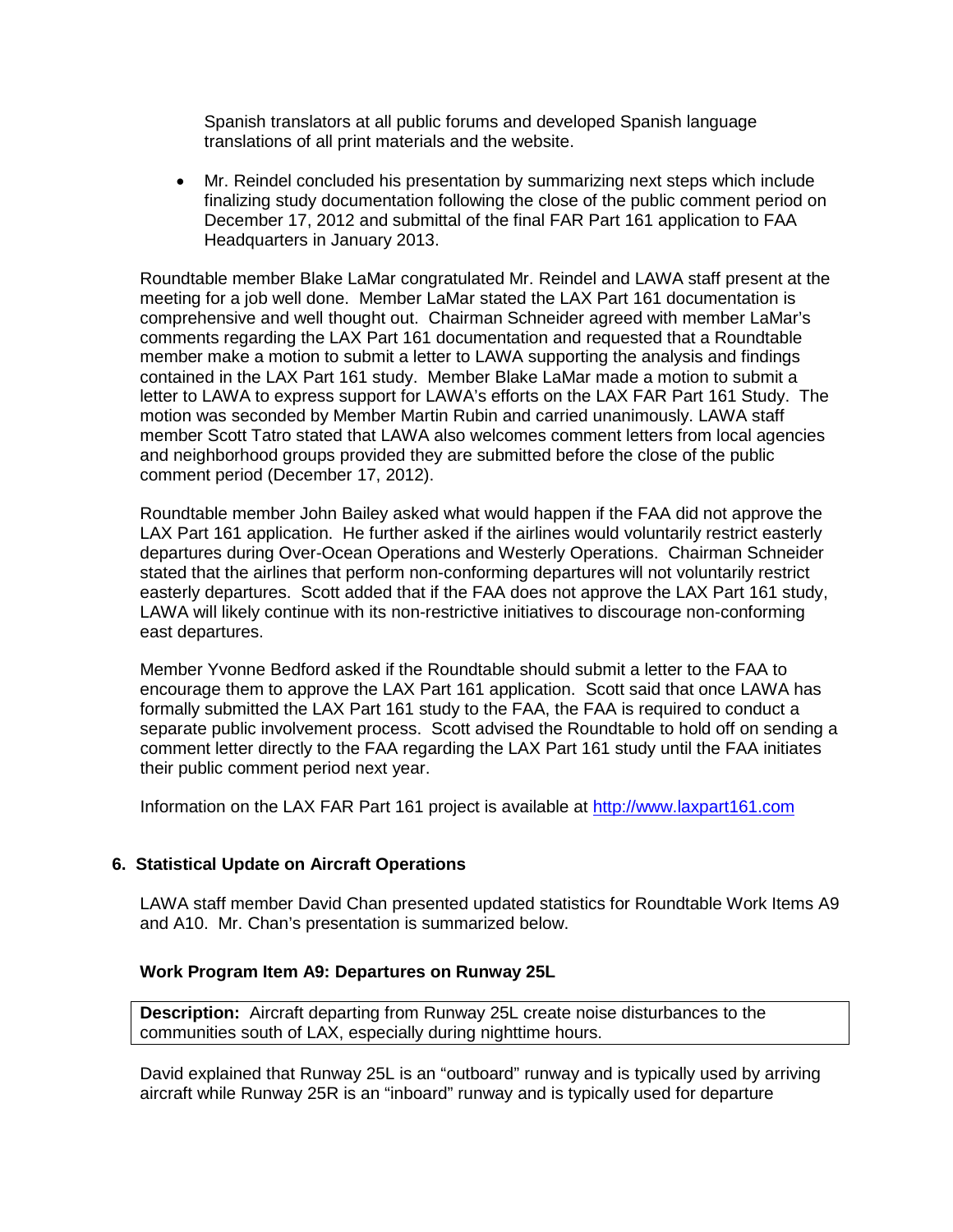operations. He also explained that runway closure is a major factor in determining which runway the aircraft can use. For instance, if runway 25R is closed, then aircraft would need to take off on 25L thus causing the increase in 25L departures.

Looking at the statistics on an annual basis, the number of departures on Runway 25L peaked in 2007 and is a result of Runway 25R being closed for a few months during the construction of the center taxiway. During the most recent 13-month timeframe, 25L departures remained at a consistent level from month to month as closure activity was at a relatively low level with the exception of September 2012. During that month, there was an increased in runway closure activity on the south complex resulting in a slight increase in 25L departures and some shift of traffic to the north complex.

David also pointed out that he noticed some aircraft were departing on 25L during the hours of 12 AM to 6:30 AM in September even though runway 25R was not closed, which prompted him to look into it further. He discovered that these are the new large aircraft particularly the A380 and the B747-800 that have expanded windspan, which prevented them from departing on 25R due to insufficient spacing between Runway 25R and Taxiway B. As result, these aircraft need to depart on 25L on the south complex. On the other hand, these aircraft can depart on the north complex off of 24L because adequate spacing is available between Runway 24L and Taxiway E.

David said it is challenging for the FAA to assign 25R departures for cargo and general aviation (GA) aircraft whose facilities are located south of the outboard runway (25L), especially during the daytime and evening hours when traffic volume is high, since these aircraft would need to cross two active runways. Despite this challenge, the FAA has managed to successfully assign more Cargo and GA aircraft on 25R than on 25L for departures as statistics have shown.

David asked FAA representative Rolan Morel if it is possible to minimize the number of aircraft departures on Runway 25L. Mr. Morel explained that airport traffic control tower (ATCT) personnel will assign aircraft to Runway 25R during periods of low traffic but noted that GA and Cargo aircraft that depart on Runway 25R must cross two active runways which is a safety concern due to the potential for runway incursions.

#### **Work Program Item A10: Turboprop Community Overflights**

**Description:** Turboprop aircraft departing to the west/southwest with destinations to the east overfly the Palos Verdes Peninsula and Torrance enroute to the Seal Beach VOR.

David stated that the annual statistic for turboprop overflights of the Peninsula shows a declining trend over the last decade with average daily overflights decreased from 53 in 2000 to 14 in 2011. Statistic for the past 13 months indicates turboprop overflights have remained relatively stable. Skywest has the most overflights over the Peninsula as it also has the most turboprop operations among the turboprop carriers at LAX.

Inglewood Councilman Mike Stevens asked if altitude restrictions in the vicinity of the PV Peninsula are the same for turboprop aircraft and jet aircraft. He also asked why there were so many turboprop overflights of the PV Peninsula compared to jet aircraft which remain offshore (i.e., are routed further to the south).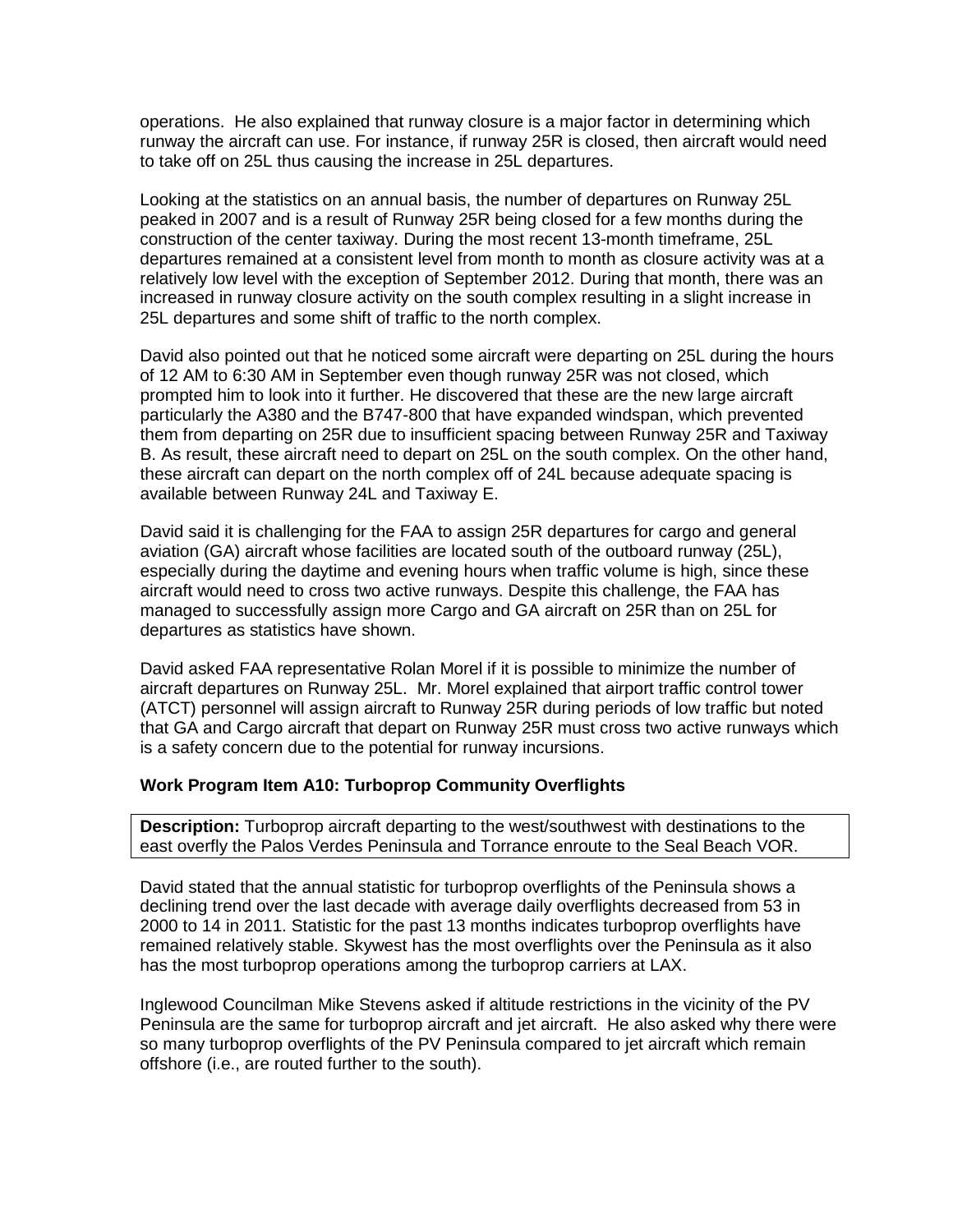Mr. Chan replied that jets and turboprops cannot be on the same altitude since turboprops travel a lot slower than jets. He added that most turboprops are at an altitude between 7,000 and 9,000 feet MSL while jets are at a higher altitude range. He also said that turboprops follow specific procedures that direct them to overfly PV to head to eastern destinations.

Councilman Mike Stevens noted that in the vicinity of Inglewood it seems like turboprop aircraft are given free reign and don't adhere to the same procedures as jet aircraft. Mr. Stevens stated that turboprop aircraft routinely perform short turns over Inglewood when they are arriving from the north.

Chairman Schneider stated that the issue of short turns is being evaluated in connection with another Roundtable Work Program item (Item A8).

FAA Representative Rolan Morel noted that FAA ATCT must maintain separation between slower aircraft (turboprops) and faster aircraft (jets) in the vicinity of LAX. He added that turboprops are operating in the Class B airspace which requires constant coordination and communication with FAA air traffic controllers to ensure safe flight operations.

Mr. Tatro added that LAWA and the Roundtable have been working with the FAA for years to address turboprop and jet overflights of the PV Peninsula and that the results of these efforts have been a substantial reduction in the number of aircraft flying over the PV Peninsula.

Mr. Chan continued by noting that jet overflights over the Peninsula remain at a very low level, representing about two to three percent of all southbound jet departures. He added that most of these jets are at or above 13,000 ft when they fly over the Peninsula.

Roundtable Member Blake LaMar noted that there were 19 jet overflights of the PV Peninsula below 10,000 feet according to the chart on slide 14. Mr. LaMar stated that the 19 jet overflights below 10,000 feet are not visible on the flight track map that appears on slide 13. Mr. Chan replied that the flight track map on Slide 13 is illustrative and not a representation of the actual flight tracks flown by jet aircraft in the vicinity of the PV Peninsula.

The complete presentation on the statistical update on aircraft operations can be found on the Roundtable webpage at [http://www.lawa.org/LAXNoiseRoundTable.aspx.](http://www.lawa.org/LAXNoiseRoundTable.aspx)

## **7. Aviation Noise News Update**

Adrian Jones reviewed several recent aviation noise news items for the Roundtable including:

• A news report regarding the FAA's newly adopted Stage 3 noise standards for new helicopter type designs. The Stage 3 noise standards for helicopters are (1) 3 EPNdB more stringent than Stage 2 standards for takeoff, (2) 4 EPNdB more stringent than Stage 2 standards for overflights, and (3) 1 EPNdB more stringent than Stage 2 standards on approach. FAA Representative Steve May informed Roundtable members that the FAA conducted an informational meeting with helicopter operators and other stakeholders in the Los Angeles region on October  $29<sup>th</sup>$ . Mr. May indicated that the meeting was well attended and that some progress was made related to Los Angeles residents concerns with helicopter noise.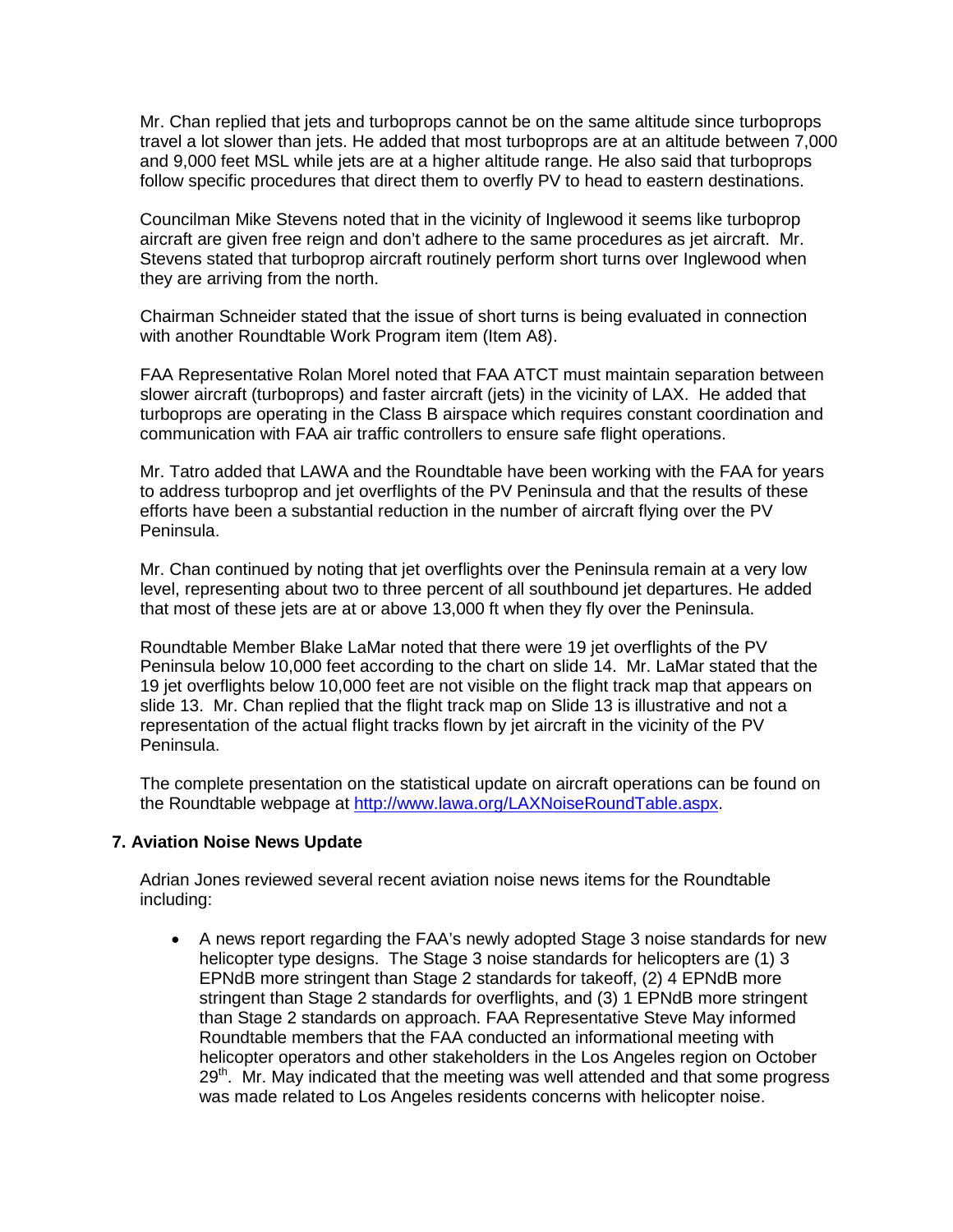- A Government Accounting Office (GAO) presentation to the Senate Commerce, Science, and Transportation Committee regarding a recent GAO report regarding the FAA's enforcement of AIP Noise Grant Eligibility criteria. Inconsistencies in the FAA's program criteria for interior noise level assessments and the FAA's inability to uniformly enforce the accuracy of noise exposure maps are two areas of concern raised in the GAO's report.
- A news story regarding a recent presentation by the Deputy Director of the FAA's Office of Planning and Programming (Elliot Black) about Program Guidance Letter (PGL) 12-09 at the 12<sup>th</sup> Annual Airport Noise Mitigation Symposium in Buffalo. Mr. Black described some revisions that will be made to the PGL and indicated that he is conducting meetings with consultants and FAA staff in all FAA regions to explain the PGL and to identify and resolve any inconsistencies in the way FAA personnel are interpreting the PGL.
- A news story about a webinar conducted by the FAA to explain the FAA's new policy regarding access to and use of National Airspace System (NAS) data including use of Automated Radar Terminal System (ARTS) data by airport noise management offices.

To ensure adequate time for Roundtable member discussion, Mr. Jones did not present his slides regarding:

- A news story regarding a presentation at the  $12<sup>th</sup>$  Annual Airport Noise Mitigation Symposium in Buffalo regarding the use of supplemental noise metrics to evaluate changes in noise exposure associated with the implementation of very precise RNAV GPS routes under NextGen.
- A news story regarding the FAA's new Categorical Exclusion (CATEX) provisions for performance based navigation (PBN) procedures as defined in the FAA Modernization and Reform Act of 2012.

The complete aviation noise news update can be found on the Roundtable webpage at [http://www.lawa.org/LAXNoiseRoundTable.aspx.](http://www.lawa.org/LAXNoiseRoundTable.aspx)

#### **8. Roundtable Member Discussion**

FAA Representative Steve May updated the group on the status of the letter submitted by the Roundtable to the FAA with Roundtable recommendations related to the Optimization of Airspace and Procedures in the Metroplex (OAPM) process. Mr. May stated that Mr. Dennis Roberts who leads the FAA's Metroplex program out of Washington D.C. has been asked to take action on the letter submitted by the Roundtable. Mr. Roberts has agreed to attend the January 9, 2013 meeting of the Roundtable to brief members on the status of the OAPM for the Southern California Metroplex.

#### **9. Review of Roundtable Actions and Requests from Members**

Adrian Jones reviewed the Roundtable's action and request items during the meeting, which included: